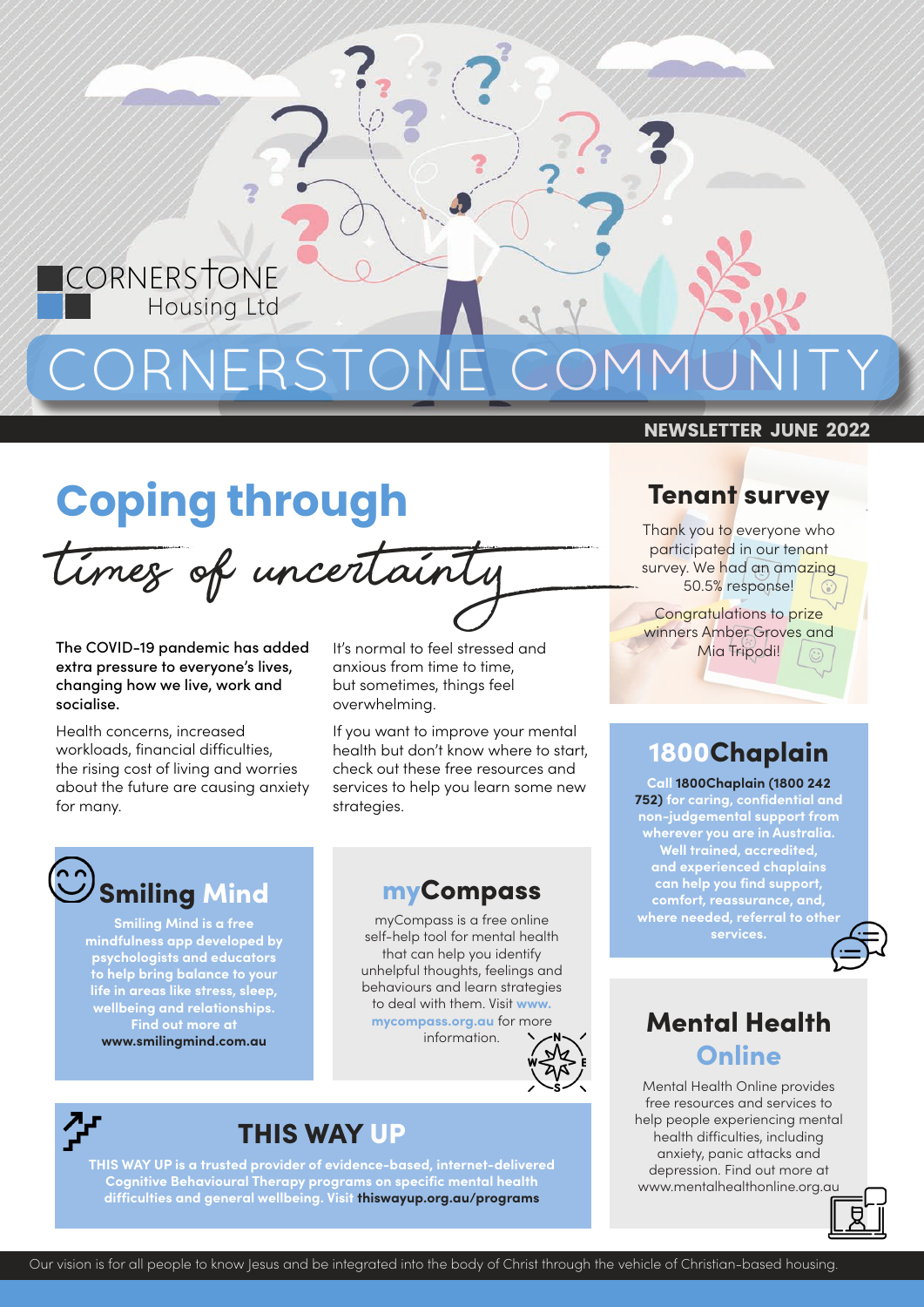

**Felicity's life has been marked by a series of miracles. She believes that God has carried her through every trial, just like the Footprints in the Sand poem says, 'When you saw only one set of footprints, it was then that I carried you'.**

I was born in the Murray Mallee. Soon after my birth, my mother knew there was something wrong with me. I was born blind. With nothing to lose and everything to gain, at only weeks old, I was operated on. Doctors were able to remove films from my eyes, and they could not see any reason why I would not be able to see. By a miracle, I had sight.

As a young toddler, I experienced an accident where I pulled boiling water over me. Many a prayer was said, as over 70 per cent of my little body was burned. But today, I have very few scars – it was another miracle.

As an adult, I married and had a beautiful baby boy. He was such a blessing. When my son was aged three, my husband at the time became abusive and was affected by alcohol. It became necessary to leave to keep my son and me safe, leaving the brand-new fivebedroom house we had built.

Leaving was one of the most challenging decisions I have had to make. All I wanted was for my

son and me to be safe. We were trying shared care. The day our son was due to attend his first day of kindy, I arrived at the house to pick him up. This was the day my life changed forever. I was told our son was hiding, playing hide and seek, which was not

uncommon. I thought I saw my son under the bedcovers, but suddenly, I was struck from behind. I thought the fan had fallen from the ceiling.

I fell to the floor, only to see a

hammer coming straight for my head. I was then in the fight for my life. I remember being struck four times with the hammer and fighting my ex-husband off me. Somehow, I got out of the house.

On this day, I believe that God was with me as he had been with me all of my life. The police couldn't believe how I was able to fight him

off and get out of the house. God carried me that day. He helped me make it to the door and get outside safe and away from harm.

I met Graham from Cornerstone, or Lutheran Community Housing

> as it was then, and he provided me with a safe place to live with my son. With my partner Michael, we were able to bring up my son and Michael's children together – our Brady Bunch.

I am so grateful that God has been with me all my life,

and in my time of need, he carried me. Michael and I have been able to bring up our family safely, and we are thankful for the provision of our Cornerstone home. Being supported by Dan at Cornerstone has assisted us greatly with our journey, and getting linked in with our local church, Christian Family Centre South, Reynella, has been a blessing.

**[WE] HAVE BEEN ABLE TO BRING UP OUR FAMILY SAFELY, AND WE ARE THANKFUL FOR THE PROVISION OF OUR HOME.**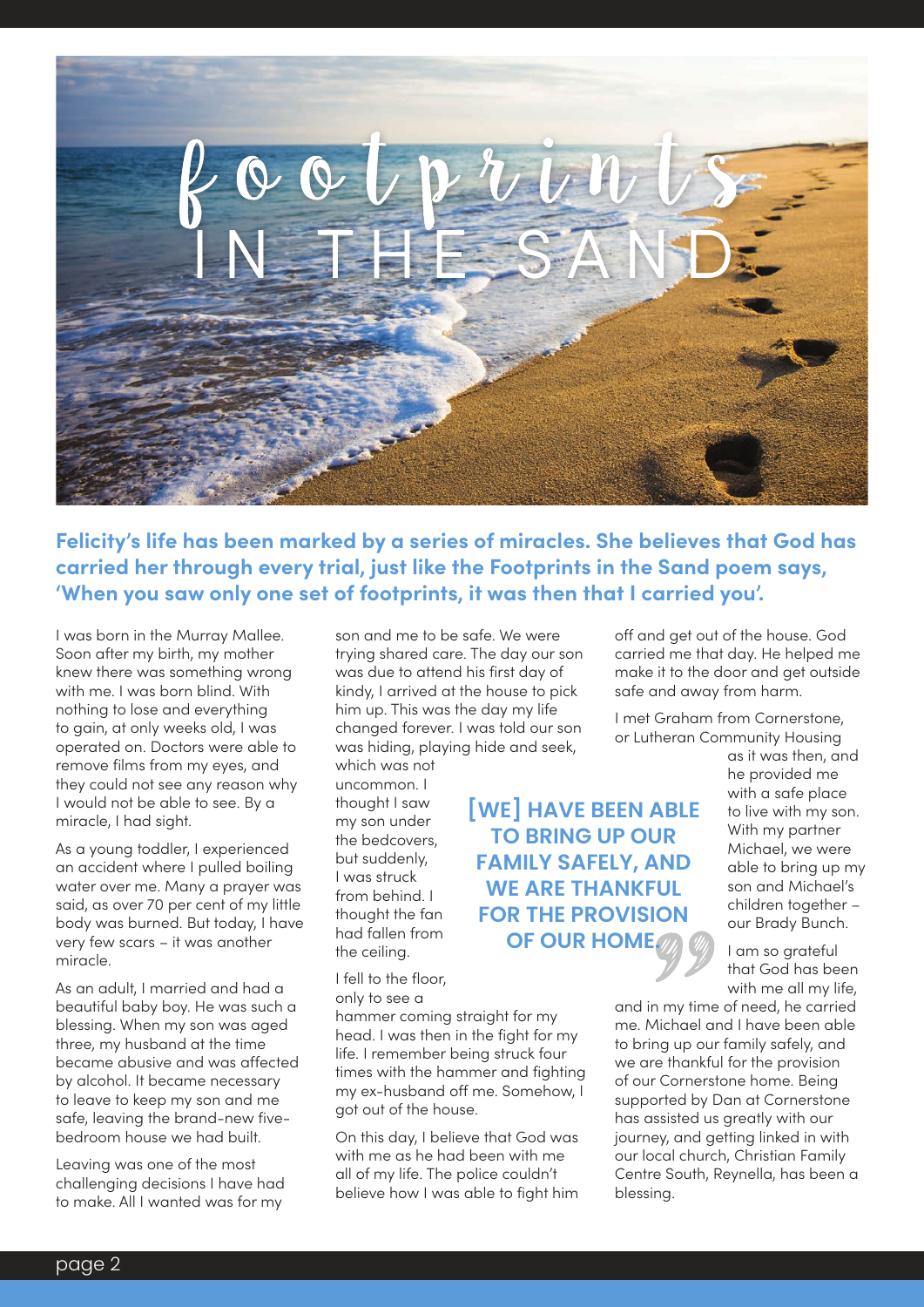#### LSG SPOTLIGHT

#### LSGs = LOCAL SUPPORT GROUPS

Organisations that partner with us to provide you with support, which is part of the mission of Cornerstone and helps you feel part of your local community.

# ONE Life CHURCH

In the City of Salisbury community, ONE Life Church is busy serving people doing it tough with practical actions. The church building operates as a community hub throughout the week and goes beyond the idea that church only happens on Sundays!

Jeff Marshall and his wife Kerry are senior pastors of the church. Jeff is also director of ONE Life Community Assist, the church's outreach arm. 'Community Assist is what we are doing to be Jesus in our community – the Good Samaritans', Jeff says.

Here are some of the supports and services available through ONE Life Community Assist.

#### **CAFE**

ONE Life's key service is its CAFE, which stands for Community Assist Food Enterprises.

Every Wednesday from 1.00pm to 2.00pm, there is a free food giveaway. Items fluctuate depending on availability but include fresh produce, bread and pantry items.

On Tuesdays and Wednesdays from 8.30am to 2.00pm, a community cafe is run by volunteers with hamburgers and hotdogs available for a low cost. ONE Life hopes to secure a grant to upgrade its facilities for a larger commercial kitchen to run things like cooking classes in the future.

#### **Unemployment support**

ONE Life help with unemployment by having a computer kiosk set up in the foyer of its reception area to help people do job searches.

#### **ONE Life Leadership College**

ONE Life runs a leadership college, acting mainly as a ministry college for people in the church but has a community development element with access to hundreds of short courses.

#### **Chaplaincy support**

Jeff is also the state director of Chaplaincy Australia SA, so community chaplains are available to individuals, including Cornerstone Housing tenants, for personalised support.

#### **Christmas**

ONE Life also provides Christmas hampers and runs a community carols event in December.

*Pictured above: ONE Life volunteers from left to right: Alan, Tracey, Sandya, Justin and Jeff.*

> **Find out more about ONE Life Community Assist at www.communityassist.org. au or ONE Life Church at onelifechurch.com.au**

> > **13–15 Ormsby Ave Parafield Gardens**

> > > **8258 3865**